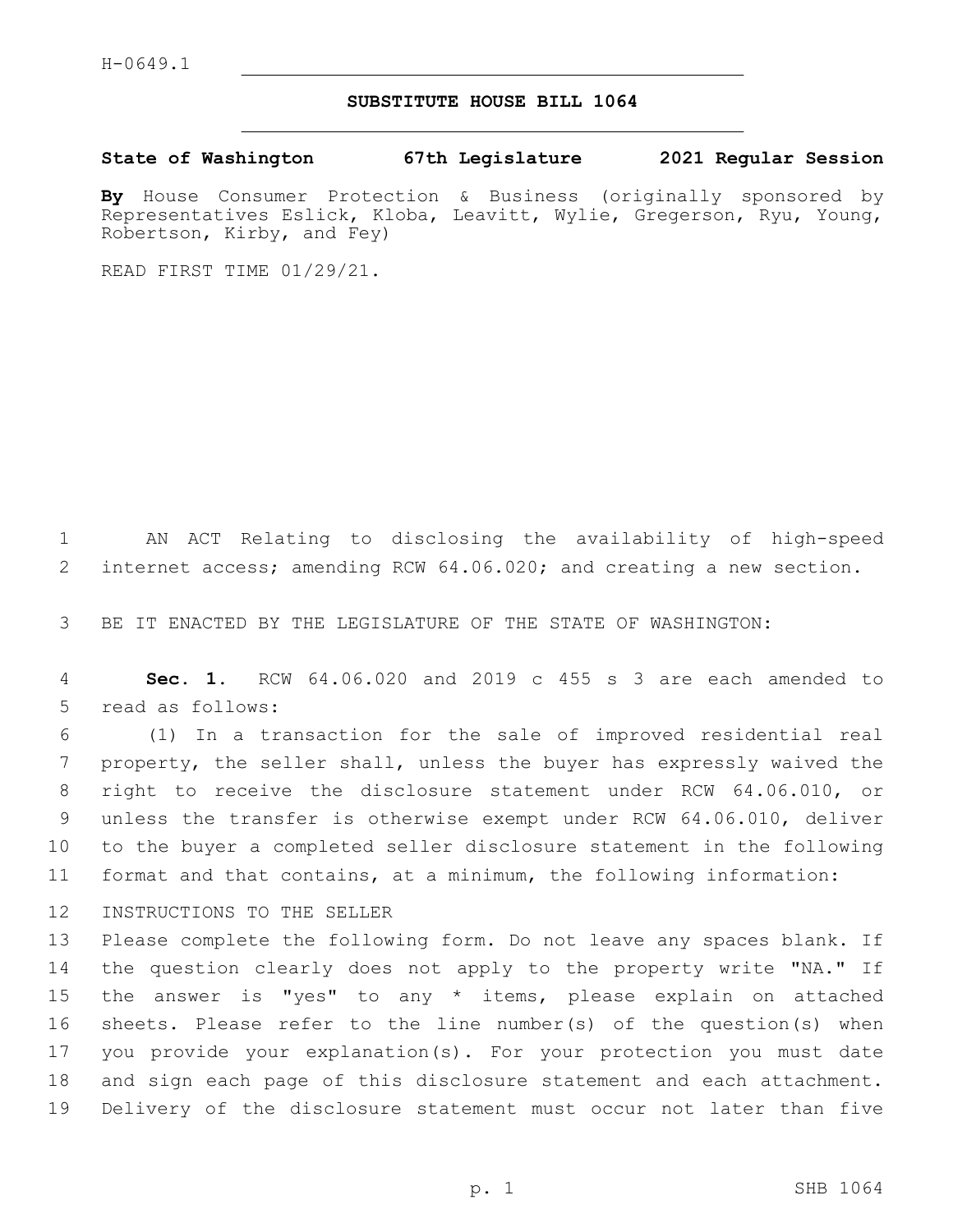business days, unless otherwise agreed, after mutual acceptance of a written contract to purchase between a buyer and a seller.

3 NOTICE TO THE BUYER THE FOLLOWING DISCLOSURES ARE MADE BY SELLER ABOUT THE CONDITION OF THE PROPERTY LOCATED AT. . . . . . . . . . . . . . . . . . . . . . . ("THE PROPERTY"), OR AS LEGALLY DESCRIBED ON ATTACHED EXHIBIT A.

 SELLER MAKES THE FOLLOWING DISCLOSURES OF EXISTING MATERIAL FACTS OR MATERIAL DEFECTS TO BUYER BASED ON SELLER'S ACTUAL KNOWLEDGE OF THE PROPERTY AT THE TIME SELLER COMPLETES THIS DISCLOSURE STATEMENT. UNLESS YOU AND SELLER OTHERWISE AGREE IN WRITING, YOU HAVE THREE BUSINESS DAYS FROM THE DAY SELLER OR SELLER'S AGENT DELIVERS THIS DISCLOSURE STATEMENT TO YOU TO RESCIND THE AGREEMENT BY DELIVERING A SEPARATELY SIGNED WRITTEN STATEMENT OF RESCISSION TO SELLER OR SELLER'S AGENT. IF THE SELLER DOES NOT GIVE YOU A COMPLETED DISCLOSURE STATEMENT, THEN YOU MAY WAIVE THE RIGHT TO RESCIND PRIOR TO OR AFTER THE TIME YOU ENTER INTO A SALE AGREEMENT.

 THE FOLLOWING ARE DISCLOSURES MADE BY SELLER AND ARE NOT THE REPRESENTATIONS OF ANY REAL ESTATE LICENSEE OR OTHER PARTY. THIS INFORMATION IS FOR DISCLOSURE ONLY AND IS NOT INTENDED TO BE A PART OF ANY WRITTEN AGREEMENT BETWEEN BUYER AND SELLER.

 FOR A MORE COMPREHENSIVE EXAMINATION OF THE SPECIFIC CONDITION OF THIS PROPERTY YOU ARE ADVISED TO OBTAIN AND PAY FOR THE SERVICES OF QUALIFIED EXPERTS TO INSPECT THE PROPERTY, WHICH MAY INCLUDE, WITHOUT LIMITATION, ARCHITECTS, ENGINEERS, LAND SURVEYORS, PLUMBERS, ELECTRICIANS, ROOFERS, BUILDING INSPECTORS, ON-SITE WASTEWATER TREATMENT INSPECTORS, OR STRUCTURAL PEST INSPECTORS. THE PROSPECTIVE BUYER AND SELLER MAY WISH TO OBTAIN PROFESSIONAL ADVICE OR INSPECTIONS OF THE PROPERTY OR TO PROVIDE APPROPRIATE PROVISIONS IN A CONTRACT BETWEEN THEM WITH RESPECT TO ANY ADVICE, INSPECTION, DEFECTS 30 OR WARRANTIES.

31 Seller . . . . is/ . . . . is not occupying the property.

| 32 | <b>I. SELLER'S DISCLOSURES:</b>                                                   |
|----|-----------------------------------------------------------------------------------|
| 33 | *If you answer "Yes" to a question with an asterisk (*), please explain your      |
| 34 | answer and attach documents, if available and not otherwise publicly recorded. If |
| 35 | necessary, use an attached sheet.                                                 |
| 36 | I. TITLE                                                                          |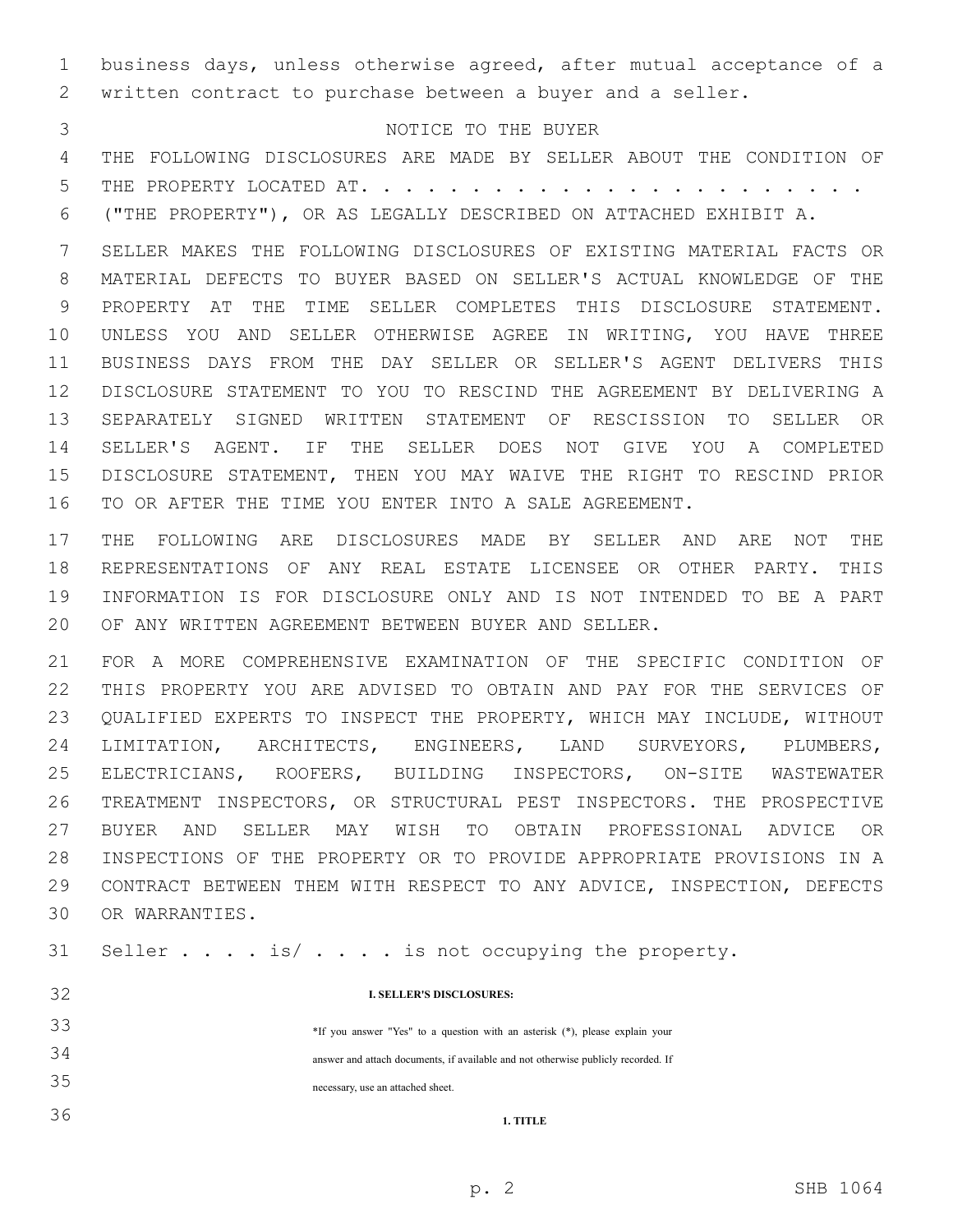| $\mathbf 1$   | [] Yes         | $[ ]$ No                 | [ ] Don't know | A. Do you have legal authority to sell  |
|---------------|----------------|--------------------------|----------------|-----------------------------------------|
| $\mathbf{2}$  |                |                          |                | the property? If no, please explain.    |
| 3             | $[$ T Yes      | $[ ]$ No                 | [ ] Don't know | *B. Is title to the property subject to |
| $\sqrt{4}$    |                |                          |                | any of the following?                   |
| 5             |                |                          |                | (1) First right of refusal              |
| 6             |                |                          |                | (2) Option                              |
| 7             |                |                          |                | (3) Lease or rental agreement           |
| 8             |                |                          |                | $(4)$ Life estate?                      |
| $\mathcal{G}$ | [] Yes         | $[ ]$ No                 | [ ] Don't know | *C. Are there any encroachments,        |
| 10            |                |                          |                | boundary agreements, or boundary        |
| 11            |                |                          |                | disputes?                               |
| 12            | $[$ T Yes      | $[$   No                 | [ ] Don't know | *D. Is there a private road or easement |
| 13            |                |                          |                | agreement for access to the property?   |
| 14            | $[ ]$ Yes      | $[$   No                 | [ ] Don't know | *E. Are there any rights-of-way,        |
| 15            |                |                          |                | easements, or access limitations that   |
| 16            |                |                          |                | may affect the Buyer's use of the       |
| 17            |                |                          |                | property?                               |
| 18            | [] Yes         | $[ ]$ No                 | [ ] Don't know | *F. Are there any written agreements    |
| 19            |                |                          |                | for joint maintenance of an easement    |
| 20            |                |                          |                | or right-of-way?                        |
| 21            | $[$ T Yes      | $[$ ] No                 | [ ] Don't know | *G. Is there any study, survey project, |
| 22            |                |                          |                | or notice that would adversely affect   |
| 23            |                |                          |                | the property?                           |
| 24            | [] Yes         | $[ ]$ No                 | [ ] Don't know | *H. Are there any pending or existing   |
| 25            |                |                          |                | assessments against the property?       |
| 26            | $\lceil$   Yes | $\lceil \cdot \rceil$ No | [ ] Don't know | *I. Are there any zoning violations,    |
| 27            |                |                          |                | nonconforming uses, or any unusual      |
| 28            |                |                          |                | restrictions on the property that would |
| 29            |                |                          |                | affect<br>future<br>construction<br>or  |
| 30            |                |                          |                | remodeling?                             |
| 31            | $[$ T Yes      | $\lceil \cdot \rceil$ No | [] Don't know  | *J. Is there a boundary survey for the  |
| 32            |                |                          |                | property?                               |
| 33            | $\lceil$   Yes | $\lceil \cdot \rceil$ No | [ ] Don't know | *K. Are<br>there<br>any<br>covenants,   |
| 34            |                |                          |                | conditions, or restrictions recorded    |
| 35            |                |                          |                | against the property?                   |
| 36            |                |                          |                | 2. WATER                                |
| 37            |                |                          |                | A. Household Water                      |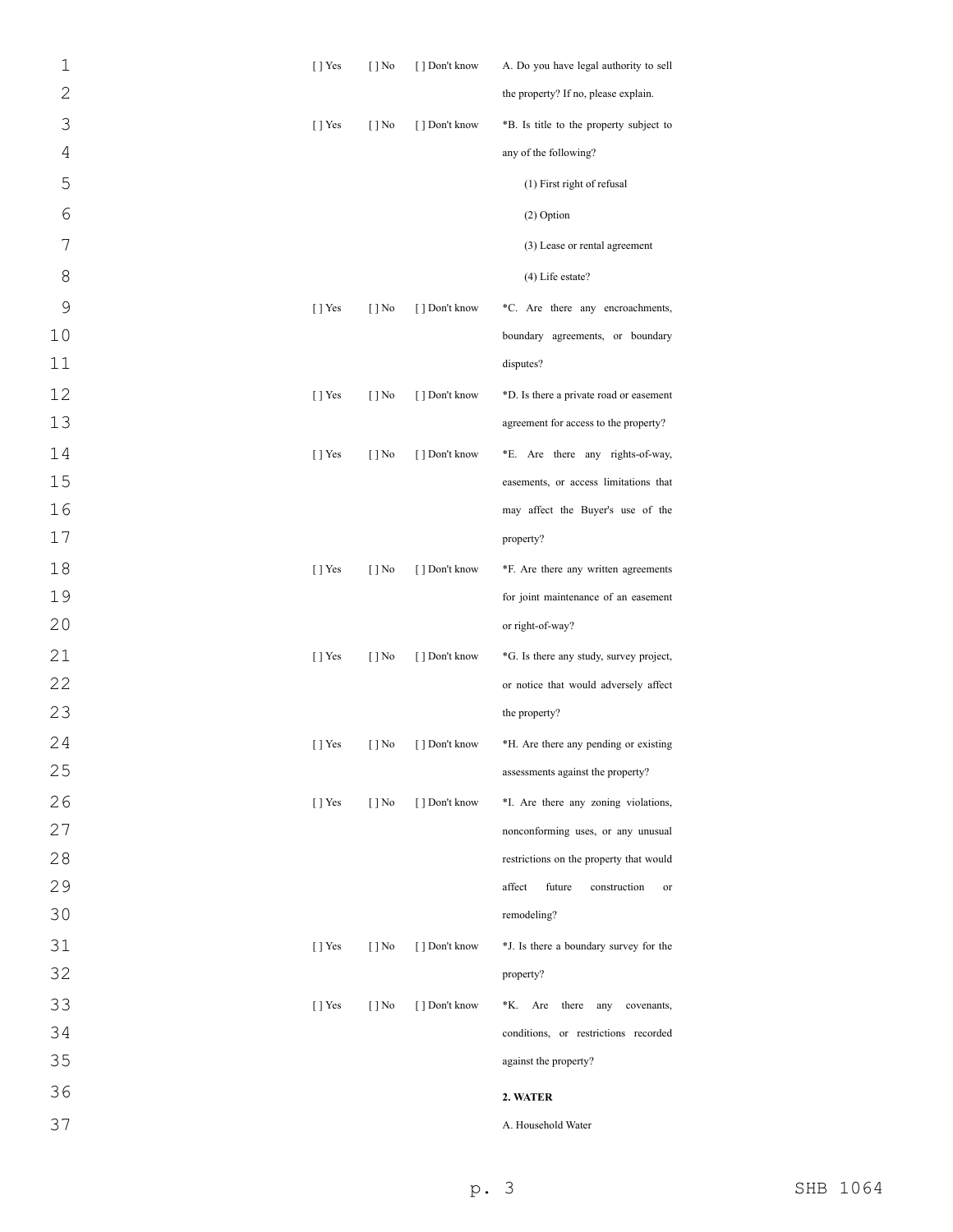| $1\,$          |                |                          |                | (1) The source of water for the        |
|----------------|----------------|--------------------------|----------------|----------------------------------------|
| $\overline{c}$ |                |                          |                | property is:                           |
| 3              |                |                          |                | [ ] Private or publicly owned          |
| $\overline{4}$ |                |                          |                | water system                           |
| 5              |                |                          |                | [ ] Private well serving only the      |
| $\overline{6}$ |                |                          |                | subject property                       |
| 7              |                |                          |                | *[] Other water system                 |
| 8              | [] Yes         | $[ ]$ No                 | [ ] Don't know | *If shared, are there any written      |
| $\mathcal{G}$  |                |                          |                | agreements?                            |
| 10             | $[$ T Yes      | $[$ ] No                 | [ ] Don't know | Is<br>$*(2)$<br>there an<br>easement   |
| 11             |                |                          |                | (recorded or unrecorded) for           |
| 12             |                |                          |                | access to and/or maintenance of        |
| 13             |                |                          |                | the water source?                      |
| 14             | $[$ T Yes      | $[$ ] No                 | [ ] Don't know | *(3) Are there any problems or         |
| 15             |                |                          |                | repairs needed?                        |
| 16             | $\lceil$   Yes | $[$ ] No                 | [ ] Don't know | (4) During your ownership, has         |
| 17             |                |                          |                | the source provided an adequate        |
| 18             |                |                          |                | year-round supply of potable           |
| 19             |                |                          |                | water? If no, please explain.          |
| 20             | $[$ T Yes      | $\lceil \cdot \rceil$ No | [ ] Don't know | Are<br>there<br>$*(5)$<br>any<br>water |
| 21             |                |                          |                | treatment<br>systems<br>for<br>the     |
| 22             |                |                          |                | property?<br>If yes,<br>they<br>are    |
| 23             |                |                          |                | [] Leased [] Owned                     |
| 24             | $[$ T Yes      | $[ ]$ No                 | [ ] Don't know | *(6) Are there any water rights        |
| 25             |                |                          |                | for the property associated with       |
| 26             |                |                          |                | its domestic water supply, such as     |
| 27             |                |                          |                | a water right permit, certificate,     |
| 28             |                |                          |                | or claim?                              |
| 29             | $[$ T Yes      | $[$   No                 | [ ] Don't know | (a) If yes, has the water right        |
| 30             |                |                          |                | permit, certificate, or claim been     |
| 31             |                |                          |                | transferred,<br>assigned,<br>or        |
| 32             |                |                          |                | changed?                               |
| 33             |                |                          |                | *(b) If yes, has all or any portion    |
| 34             |                |                          |                | of the water right not been used       |
| 35             |                |                          |                | for five or more successive            |
| 36             |                |                          |                | years?                                 |
| 37             | $[$ T Yes      | $[ ]$ No                 | [ ] Don't know | $*(7)$ Are there any defects in the    |
| 38             |                |                          |                | operation of the water system          |
| 39             |                |                          |                | (e.g. pipes, tank, pump, etc.)?        |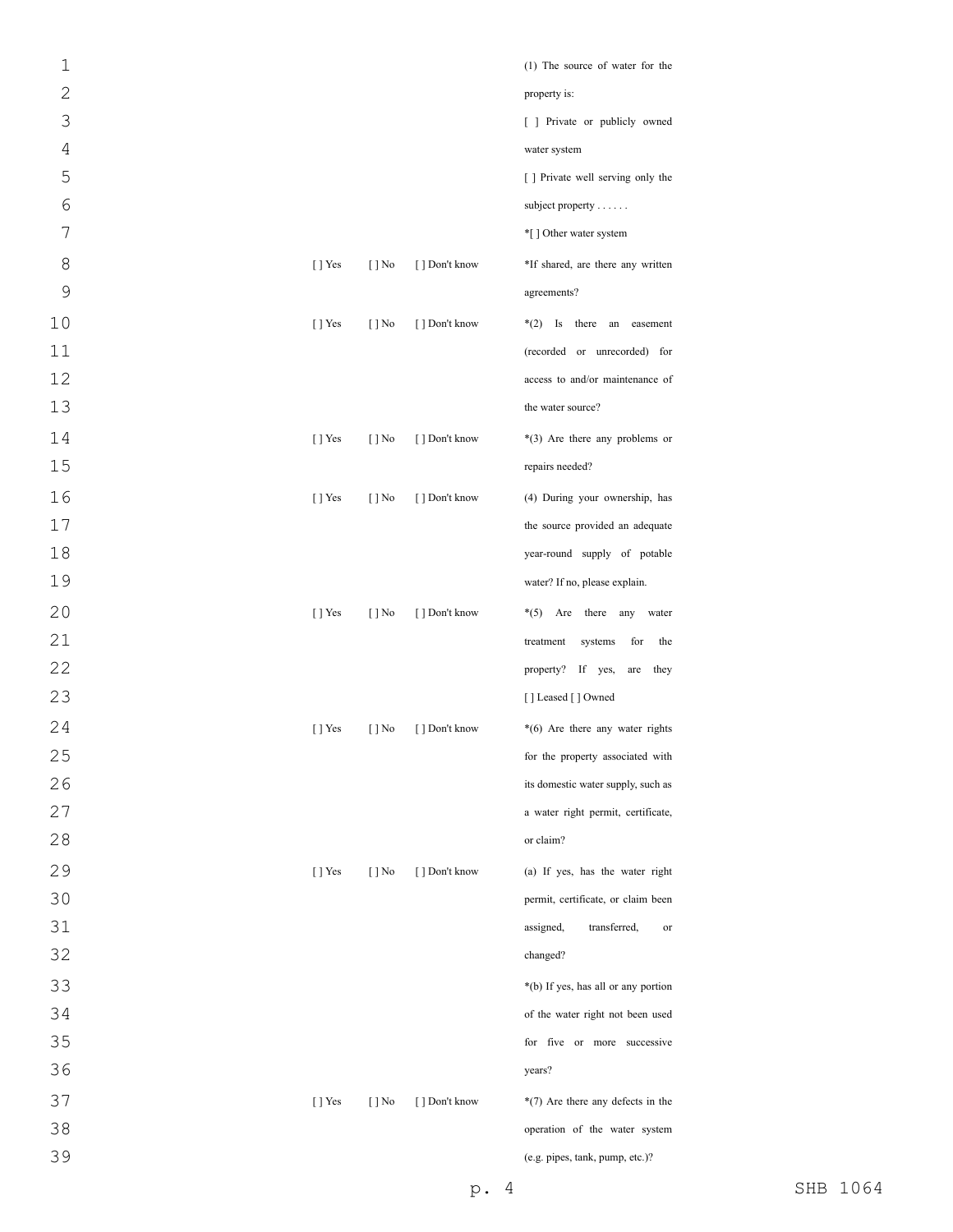| $1\,$          |           |                          |                | <b>B.</b> Irrigation Water                  |
|----------------|-----------|--------------------------|----------------|---------------------------------------------|
| $\overline{c}$ | $[$ ] Yes | $[ ]$ No                 | [] Don't know  | (1) Are there any irrigation water          |
| 3              |           |                          |                | rights for the property, such as a          |
| $\overline{4}$ |           |                          |                | water right permit, certificate, or         |
| 5              |           |                          |                | claim?                                      |
| 6              | $[$ ] Yes | $[$   No                 | [ ] Don't know | *(a) If yes, has all or any portion         |
| 7              |           |                          |                | of the water right not been used            |
| 8              |           |                          |                | for five or more successive                 |
| 9              |           |                          |                | years?                                      |
| 10             | $[$ ] Yes | $[ ]$ No                 | [] Don't know  | *(b) If so, is the certificate              |
| 11             |           |                          |                | available? (If yes, please attach a         |
| 12             |           |                          |                | copy.)                                      |
| 13             | $[$ ] Yes | $[ ]$ No                 | [ ] Don't know | *(c) If so, has the water right             |
| 14             |           |                          |                | permit, certificate, or claim been          |
| 15             |           |                          |                | assigned,<br>transferred,<br>or             |
| 16             |           |                          |                | changed?                                    |
| 17             | $[$ ] Yes | $\lceil \cdot \rceil$ No | [ ] Don't know | *(2) Does the property receive              |
| 18             |           |                          |                | irrigation water from a ditch               |
| 19             |           |                          |                | company, irrigation district, or            |
| 20             |           |                          |                | other entity? If so, please identify        |
| 21             |           |                          |                | the entity that supplies water to           |
| 22             |           |                          |                | the property:                               |
| 23             |           |                          |                | C. Outdoor Sprinkler System                 |
| 24             | $[$ T Yes | $[ ]$ No                 | [] Don't know  | (1) Is there an outdoor sprinkler           |
| 25             |           |                          |                | system for the property?                    |
| 26             | [] Yes    | $[ ]$ No                 | [ ] Don't know | $*(2)$ If yes, are there any defects        |
| 27             |           |                          |                | in the system?                              |
| 28             | [] Yes    | $[$   No                 | [] Don't know  | $*(3)$ If yes, is the sprinkler             |
| 29             |           |                          |                | system connected to irrigation              |
| 30             |           |                          |                | water?                                      |
| 31             |           |                          |                | <b>SEWER/ON-SITE</b><br><b>SEWAGE</b><br>3. |
| 32             |           |                          |                | <b>SYSTEM</b>                               |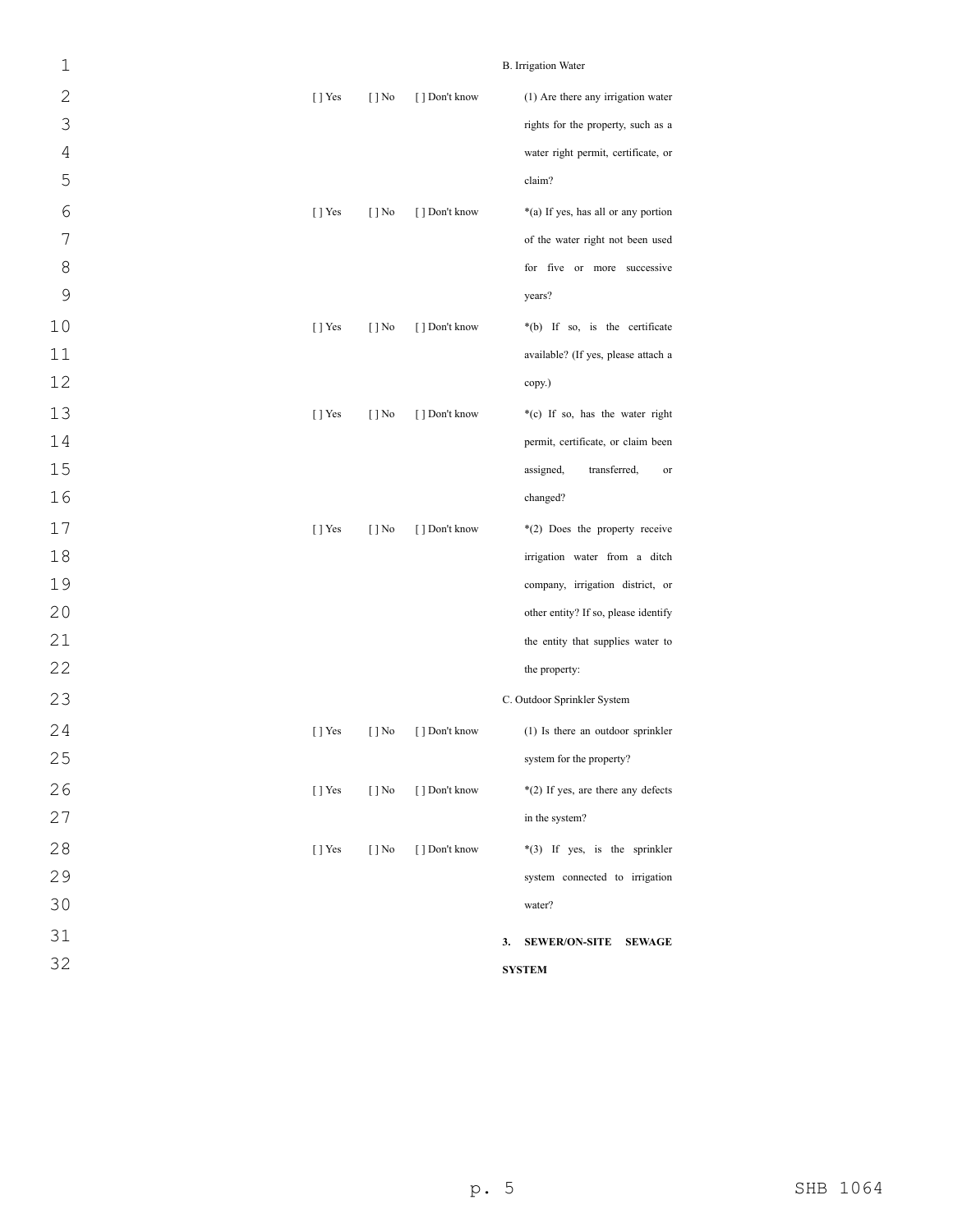| 1              |         |                          |                | A. The property is served by:            |
|----------------|---------|--------------------------|----------------|------------------------------------------|
| $\overline{2}$ |         |                          |                | [] Public sewer system,                  |
| 3              |         |                          |                | [ ] On-site sewage system (including     |
| $\overline{4}$ |         |                          |                | pipes, tanks, drainfields, and all other |
| 5              |         |                          |                | component parts)                         |
| 6              |         |                          |                | [ ] Other disposal system, please        |
| 7              |         |                          |                | describe:                                |
| 8              | [] Yes  | $\lceil \cdot \rceil$ No | [ ] Don't know | B. If public sewer system service is     |
| 9              |         |                          |                | available to the property, is the house  |
| 10             |         |                          |                | connected to the sewer main? If no,      |
| 11             |         |                          |                | please explain.                          |
| 12             | [] Yes  | $\lceil \cdot \rceil$ No | [ ] Don't know | *C. Is the property subject to any       |
| 13             |         |                          |                | sewage system fees or charges in         |
| 14             |         |                          |                | addition to those covered in your        |
| 15             |         |                          |                | regularly billed sewer or on-site        |
| 16             |         |                          |                | sewage system maintenance service?       |
| 17             |         |                          |                | D. If the property is connected to an    |
| 18             |         |                          |                | on-site sewage system:                   |
| 19             | [] Yes  | $\lceil \cdot \rceil$ No | [ ] Don't know | *(1) Was a permit issued for its         |
| 20             |         |                          |                | construction, and was it approved        |
| 21             |         |                          |                | by the local health department or        |
| 22             |         |                          |                | district<br>following<br>its             |
| 23             |         |                          |                | construction?                            |
| 24             |         |                          |                | (2) When was it last pumped?             |
| 25             |         |                          |                |                                          |
| 26             | [ ] Yes | $\lceil \cdot \rceil$ No | [] Don't know  | $*(3)$ Are there any defects in the      |
| 27             |         |                          |                | operation of the on-site sewage          |
| 28             |         |                          |                | system?                                  |
| 29             |         |                          | [ ] Don't know | (4) When was it last inspected?          |
| 30             |         |                          |                |                                          |
| 31             |         |                          |                | By whom:                                 |
| 32             |         |                          | [ ] Don't know | (5) For how many bedrooms was            |
| 33             |         |                          |                | on-site sewage<br>the<br>system          |
| 34             |         |                          |                | approved?                                |
| 35             |         |                          |                | bedrooms                                 |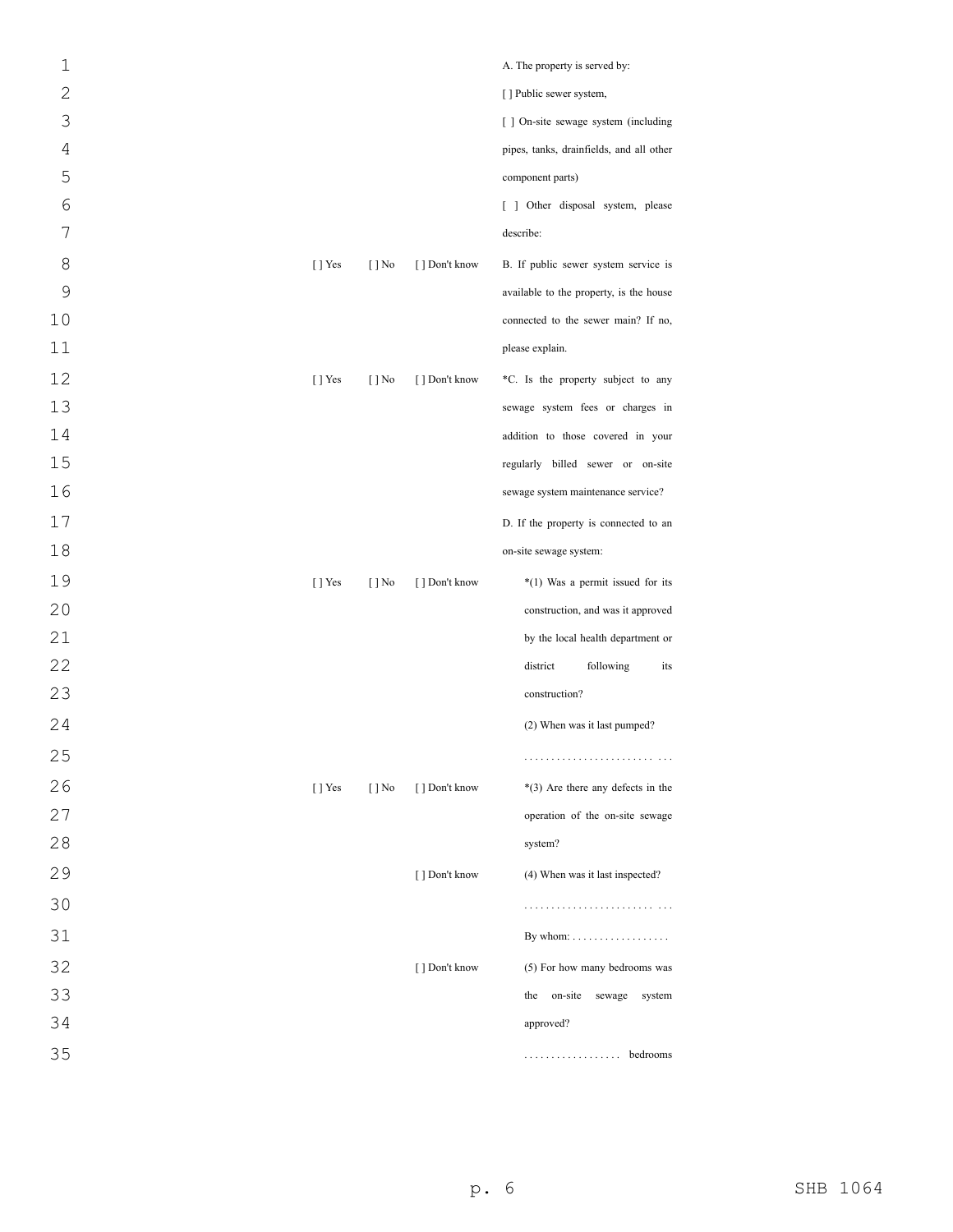| $\mathbf 1$    | $[ ]$ Yes | $\lceil \cdot \rceil$ No | [ ] Don't know               | E. Are all plumbing fixtures, including                 |
|----------------|-----------|--------------------------|------------------------------|---------------------------------------------------------|
| $\mathbf{2}$   |           |                          |                              | laundry drain, connected to the                         |
| 3              |           |                          |                              | sewer/on-site sewage system? If no,                     |
| $\overline{4}$ |           |                          |                              |                                                         |
| 5              | $[$ T Yes | $\lceil \cdot \rceil$ No | [ ] Don't know               | *F. Have there been any changes or                      |
| 6              |           |                          |                              | repairs to the on-site sewage system?                   |
| 7              | $[$ T Yes | $\lceil \cdot \rceil$ No | [ ] Don't know               | G. Is the on-site sewage system,                        |
| 8              |           |                          |                              | including the<br>drainfield,<br>located                 |
| 9              |           |                          |                              | entirely within the boundaries of the                   |
| 10             |           |                          |                              | property? If no, please explain.                        |
| 11             |           |                          |                              |                                                         |
| 12             | $[$ T Yes | $\lceil \cdot \rceil$ No | [] Don't know                | *H. Does the on-site sewage system                      |
| 13             |           |                          |                              | require monitoring and maintenance                      |
| 14             |           |                          |                              | services more frequently than once a                    |
| 15             |           |                          |                              | year?                                                   |
| 16             |           |                          |                              |                                                         |
| 17             |           |                          |                              | NOTICE: IF THIS RESIDENTIAL REAL PROPERTY DISCLOSURE    |
| 18             |           |                          |                              | STATEMENT IS BEING COMPLETED FOR NEW CONSTRUCTION WHICH |
| 19             |           |                          |                              | HAS NEVER BEEN OCCUPIED, THE SELLER IS NOT REQUIRED TO  |
|                |           |                          |                              |                                                         |
| 20             |           |                          |                              | COMPLETE THE QUESTIONS LISTED IN ITEM 4. STRUCTURAL OR  |
| 21             |           |                          | ITEM 5. SYSTEMS AND FIXTURES |                                                         |
| 22             |           |                          |                              | <b>4. STRUCTURAL</b>                                    |
| 23             | $[$ T Yes | $\lceil \cdot \rceil$ No | [ ] Don't know               | *A. Has the roof leaked within the last                 |
| 24             |           |                          |                              | five years?                                             |
| 25             | [ ] Yes   | $[ ]$ No                 | [ ] Don't know               | *B. Has the basement flooded or                         |
| 26             |           |                          |                              | leaked?                                                 |
| 27             | $[$ T Yes | $[ ]$ No                 | [ ] Don't know               | *C. Have there been any conversions,                    |
| 28             |           |                          |                              | additions, or remodeling?                               |
| 29             | $[ ]$ Yes | $[ ]$ No                 | [ ] Don't know               | *(1) If yes, were all building                          |
| 30             |           |                          |                              | permits obtained?                                       |
| 31             | $[$ T Yes | $[ ]$ No                 | [] Don't know                | *(2) If yes, were all final                             |
| 32             |           |                          |                              | inspections obtained?                                   |
| 33             | $[ ]$ Yes | $[ ]$ No                 | [ ] Don't know               | D. Do you know the age of the house?                    |
| 34             |           |                          |                              | If yes, year of original construction:                  |
| 35             | $[$ T Yes | $\lceil \cdot \rceil$ No | [ ] Don't know               | *E. Has there been any settling,                        |
| 36             |           |                          |                              | slippage, or sliding of the property or                 |
| 37             |           |                          |                              | its improvements?                                       |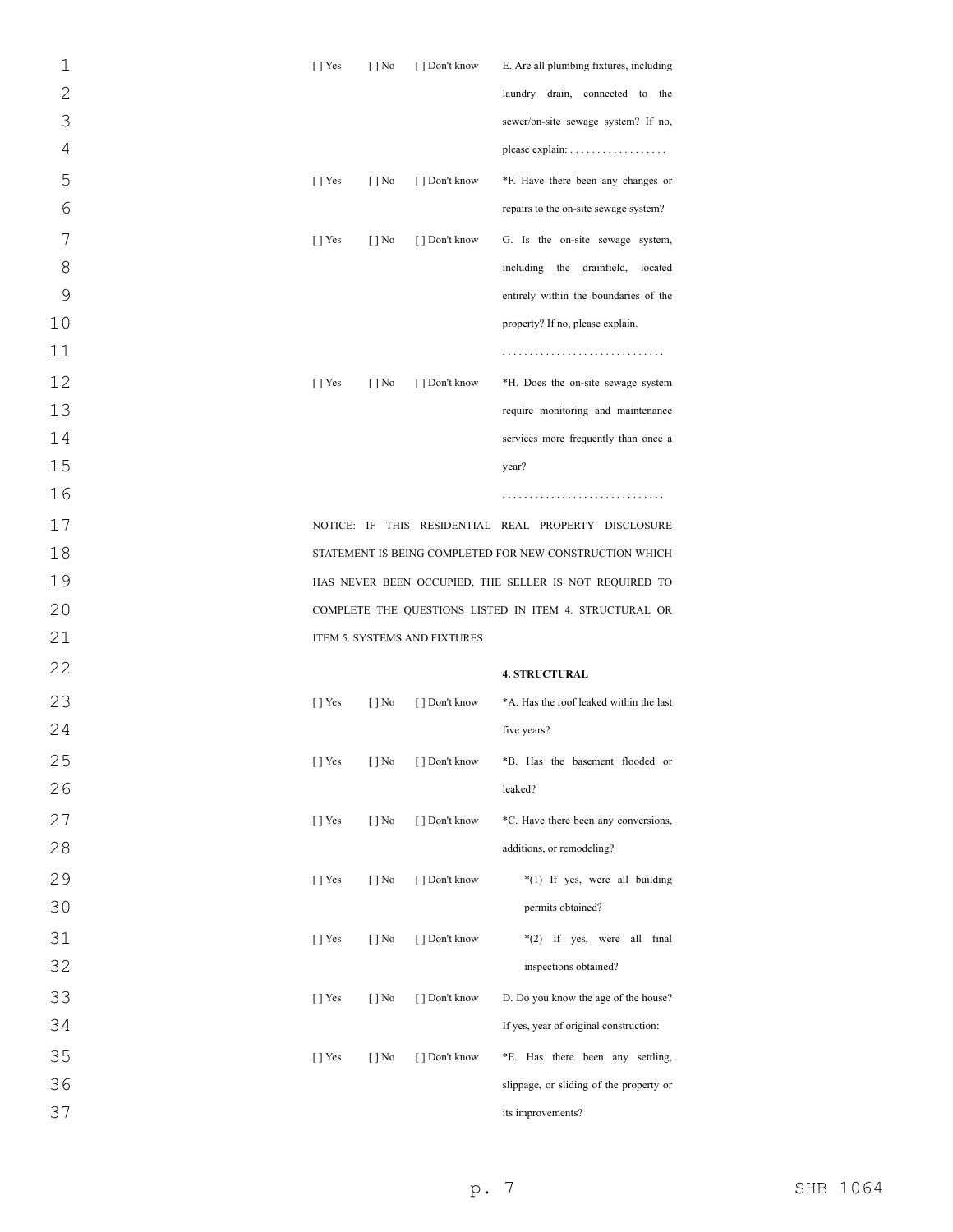| $\mathbf{1}$   | [] Yes    |                 | $\lceil \cdot \rceil$ No | [ ] Don't know |                       |                                | *F. Are there any defects with the       |  |
|----------------|-----------|-----------------|--------------------------|----------------|-----------------------|--------------------------------|------------------------------------------|--|
| $\overline{2}$ |           |                 |                          |                |                       |                                | following: (If yes, please check         |  |
| 3              |           |                 |                          |                |                       | applicable items and explain.) |                                          |  |
| 4              |           |                 | $\Box$ Foundations       |                | $\Box$ Decks          |                                | □ Exterior Walls                         |  |
| 5              |           |                 | $\Box$ Chimneys          |                | $\Box$ Interior Walls |                                | $\Box$ Fire Alarm                        |  |
| 6              |           | $\Box$ Doors    |                          |                | $\Box$ Windows        |                                | $\Box$ Patio                             |  |
| 7              |           | $\Box$ Ceilings |                          |                | $\Box$ Slab Floors    |                                | $\Box$ Driveways                         |  |
| 8              |           | $\Box$ Pools    |                          |                | $\Box$ Hot Tub        |                                | $\Box$ Sauna                             |  |
| 9              |           |                 | $\Box$ Sidewalks         |                | $\Box$ Outbuildings   |                                | $\Box$ Fireplaces                        |  |
| 10             |           |                 | □ Garage Floors          |                | $\Box$ Walkways       |                                | $\Box$ Siding                            |  |
| 11             |           | $\Box$ Other    |                          |                | $\Box$ Woodstoves     |                                | $\Box$ Elevators                         |  |
| 12             |           |                 | □ Incline Elevators      |                | □ Stairway Chair      |                                | $\Box$ Wheelchair Lifts                  |  |
| 13             |           |                 |                          |                | Lifts                 |                                |                                          |  |
| 14             | $[$ T Yes |                 | $[ ]$ No                 | [ ] Don't know |                       |                                | *G. Was a structural pest or "whole      |  |
| 15             |           |                 |                          |                |                       |                                | house" inspection done? If yes, when     |  |
| 16             |           |                 |                          |                |                       |                                | and by whom was the inspection           |  |
| 17             |           |                 |                          |                |                       |                                |                                          |  |
| 18             | $[$ T Yes |                 | $[ ]$ No                 | [ ] Don't know |                       |                                | H. During your ownership, has the        |  |
| 19             |           |                 |                          |                |                       |                                | property had any wood destroying         |  |
| 20             |           |                 |                          |                |                       | organism or pest infestation?  |                                          |  |
| 21             | $[$ T Yes |                 | $[$ No                   | [] Don't know  |                       | I. Is the attic insulated?     |                                          |  |
| 22             | $[$ T Yes |                 | $[ ]$ No                 | [ ] Don't know |                       | J. Is the basement insulated?  |                                          |  |
| 23             |           |                 |                          |                |                       |                                | <b>5. SYSTEMS AND FIXTURES</b>           |  |
| 24             |           |                 |                          |                |                       |                                | *A. If any of the following systems or   |  |
| 25             |           |                 |                          |                |                       |                                | fixtures are included with the transfer, |  |
| 26             |           |                 |                          |                |                       |                                | are there any defects? If yes, please    |  |
| 27             |           |                 |                          |                |                       | explain.                       |                                          |  |
| 28             | [] Yes    |                 | $[ ]$ No                 | [] Don't know  |                       | Electrical                     | system,<br>including                     |  |
| 29             |           |                 |                          |                |                       |                                | wiring, switches, outlets, and           |  |
| 30             |           |                 |                          |                |                       | service                        |                                          |  |
| 31             | [ ] Yes   |                 | $[$ ] No                 | [ ] Don't know |                       | Plumbing                       | system,<br>including                     |  |
| 32             |           |                 |                          |                |                       |                                | pipes, faucets, fixtures,<br>and         |  |
| 33             |           |                 |                          |                |                       | toilets                        |                                          |  |
| 34             | [] Yes    |                 | $[$ ] No                 | [ ] Don't know |                       | Hot water tank                 |                                          |  |
| 35             | $[ ]$ Yes |                 | $[$ ] No                 | [ ] Don't know |                       | Garbage disposal               |                                          |  |
| 36             | [] Yes    |                 | $[$ ] No                 | [ ] Don't know |                       | Appliances                     |                                          |  |
| 37             | [ ] Yes   |                 | $[$ ] No                 | [ ] Don't know |                       | Sump pump                      |                                          |  |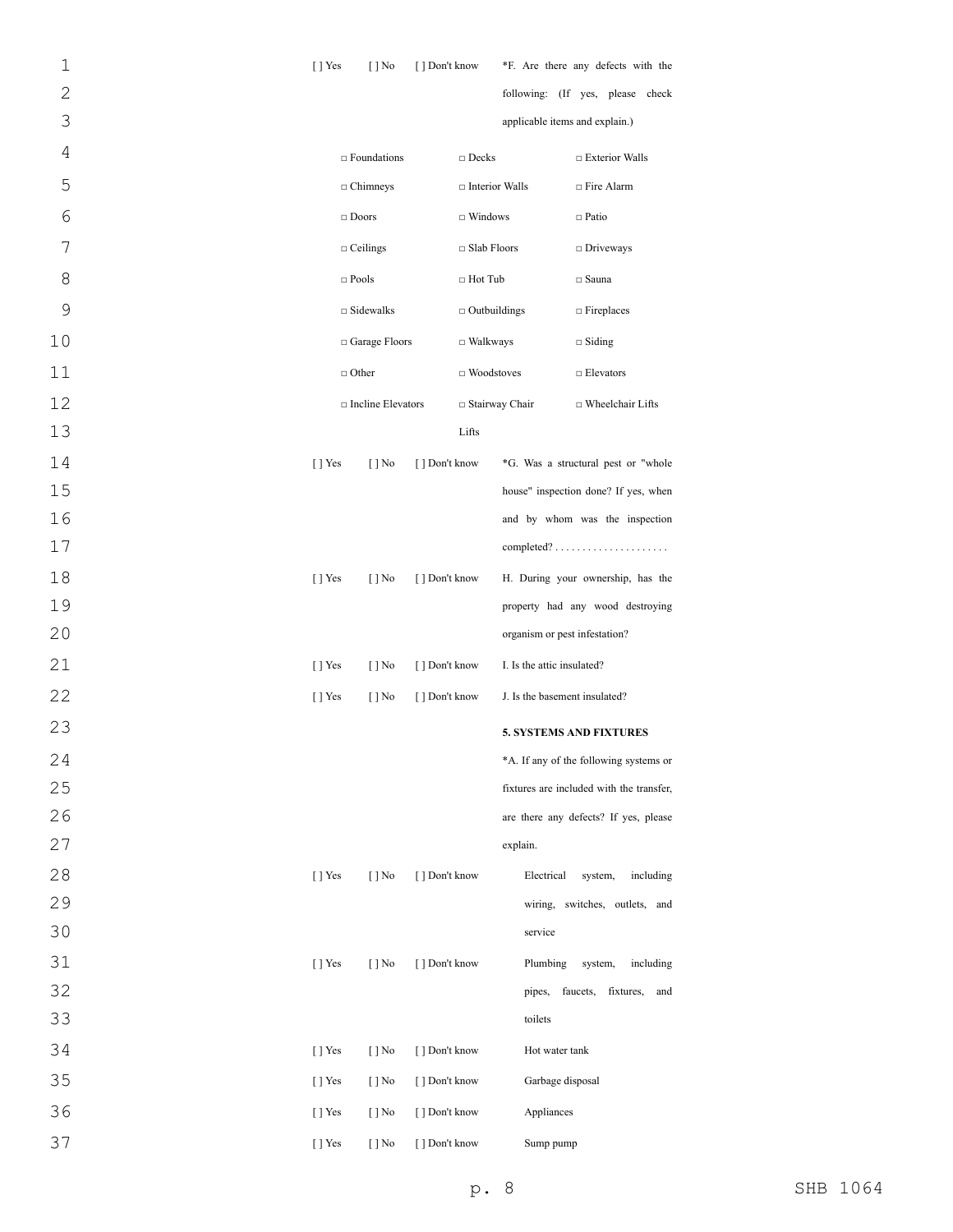| $\mathbf 1$  | $[ ]$ Yes | $[ ]$ No | [ ] Don't know | Heating and cooling systems             |
|--------------|-----------|----------|----------------|-----------------------------------------|
| $\mathbf{2}$ | $[ ]$ Yes | $[$ ] No | [] Don't know  | Security system                         |
| 3            |           |          |                | [] Owned [] Leased                      |
| 4            |           |          |                |                                         |
| 5            |           |          |                | *B. If any of the following fixtures or |
| 6            |           |          |                | property is included with the transfer, |
| 7            |           |          |                | are they leased? (If yes, please attach |
| 8            |           |          |                | copy of lease.)                         |
| 9            | $[ ]$ Yes | $[ ]$ No | [ ] Don't know | Security system                         |
| 10           | $[$ T Yes | $[$ ] No | [ ] Don't know | Tanks (type): $\dots$                   |
| 11           | $[$ ] Yes | $[ ]$ No | [] Don't know  | Satellite dish                          |
| 12           |           |          |                | Other: $\dots$                          |
| 13           |           |          |                | *C. Are any of the following kinds of   |
| 14           |           |          |                | wood burning appliances present at      |
| 15           |           |          |                | the property?                           |
| 16           | $[$ T Yes | $[ ]$ No | [ ] Don't know | (1) Woodstove?                          |
| 17           | $[$ T Yes | $[$ No   | [ ] Don't know | (2) Fireplace insert?                   |
| 18           | $[ ]$ Yes | $[ ]$ No | [ ] Don't know | (3) Pellet stove?                       |
| 19           | $[$ T Yes | $[$ ] No | [ ] Don't know | (4) Fireplace?                          |
| 20           | $[$ T Yes | $[$ ] No | [ ] Don't know | If yes, are all of the $(1)$            |
| 21           |           |          |                | woodstoves or<br>fireplace<br>(2)       |
| 22           |           |          |                | inserts certified by the U.S.           |
| 23           |           |          |                | Environmental<br>Protection             |
| 24           |           |          |                | Agency as clean burning                 |
| 25           |           |          |                | appliances to improve air quality       |
| 26           |           |          |                | and public health?                      |
| 27           | $[ ]$ Yes | $[$ ] No | [ ] Don't know | D. Is the property located within a     |
| 28           |           |          |                | city, county, or district or within a   |
| 29           |           |          |                | department of natural resources fire    |
| 30           |           |          |                | protection zone that provides fire      |
| 31           |           |          |                | protection services?                    |
| 32           | $[$ ] Yes | $[ ]$ No | [] Don't know  | E. Is the property equipped with        |
| 33           |           |          |                | carbon monoxide alarms?                 |
| 34           |           |          |                | (Note: Pursuant to RCW 19.27.530,       |
| 35           |           |          |                | seller must equip the residence with    |
| 36           |           |          |                | carbon monoxide alarms as required      |
| 37           |           |          |                | by the state building code.)            |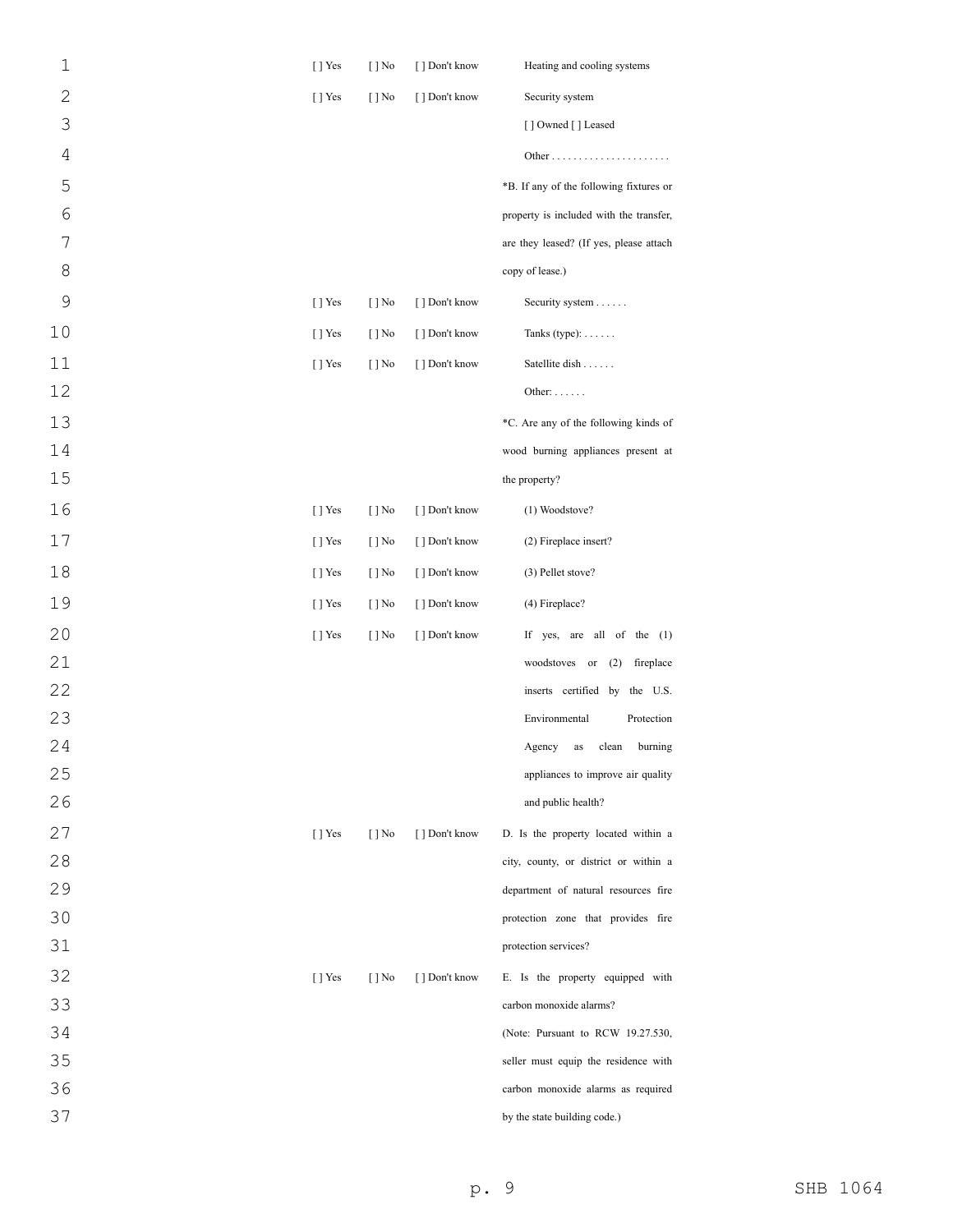| $\mathbf 1$    | $\lceil$   Yes | $\lceil \cdot \rceil$ No | [ ] Don't know | F. Is the property equipped with             |
|----------------|----------------|--------------------------|----------------|----------------------------------------------|
| $\overline{2}$ |                |                          |                | smoke detection devices?                     |
| 3              |                |                          |                | (Note: Pursuant to RCW 43.44.110, if         |
| $\overline{4}$ |                |                          |                | the property is not equipped with at         |
| 5              |                |                          |                | least one smoke detection device, at         |
| 6              |                |                          |                | least one must be provided by the            |
| 7              |                |                          |                | seller.)                                     |
| 8              | $\Box$ Yes     | $\Box$ No                | [] Don't know  | G. Does the property currently have          |
| 9              |                |                          |                | internet service?                            |
| 10             |                |                          | [] Don't know  | $Provider \ldots$                            |
| 11             |                |                          |                | <b>6. HOMEOWNERS'</b>                        |
| 12             |                |                          |                | ASSOCIATION/COMMON                           |
| 13             |                |                          |                | <b>INTERESTS</b>                             |
| 14             | $[$ T Yes      | $\lceil \cdot \rceil$ No | [ ] Don't know | there<br>Homeowners'<br>А.<br>Is<br>$\rm{a}$ |
| 15             |                |                          |                | Association? Name of Association and         |
| 16             |                |                          |                | contact information for an officer,          |
| 17             |                |                          |                | director, employee, or other authorized      |
| 18             |                |                          |                | agent, if any, who may provide the           |
| 19             |                |                          |                | association's<br>financial<br>statements,    |
| 20             |                |                          |                | minutes, bylaws, fining policy, and          |
| 21             |                |                          |                | other information that is not publicly       |
| 22             |                |                          |                | available:                                   |
| 23             | $[$ T Yes      | $[ ]$ No                 | [ ] Don't know | Are there regular<br>periodic<br>В.          |
| 24             |                |                          |                | assessments:                                 |
| 25             |                |                          |                | \$ per [ ] Month [ ] Year                    |
| 26             |                |                          |                |                                              |
| 27             | [ ] Yes        | $\lceil \cdot \rceil$ No | [ ] Don't know | *C. Are there any pending special            |
| 28             |                |                          |                | assessments?                                 |
| 29             | [ ] Yes        | $\lceil \cdot \rceil$ No | [] Don't know  | *D. Are there any shared "common             |
| 30             |                |                          |                | areas" or any joint maintenance              |
| 31             |                |                          |                | agreements (facilities such as walls,        |
| 32             |                |                          |                | fences, landscaping, pools, tennis           |
| 33             |                |                          |                | courts, walkways, or other areas co-         |
| 34             |                |                          |                | owned in undivided interest with             |
| 35             |                |                          |                | others)?                                     |
| 36             |                |                          |                | 7. ENVIRONMENTAL                             |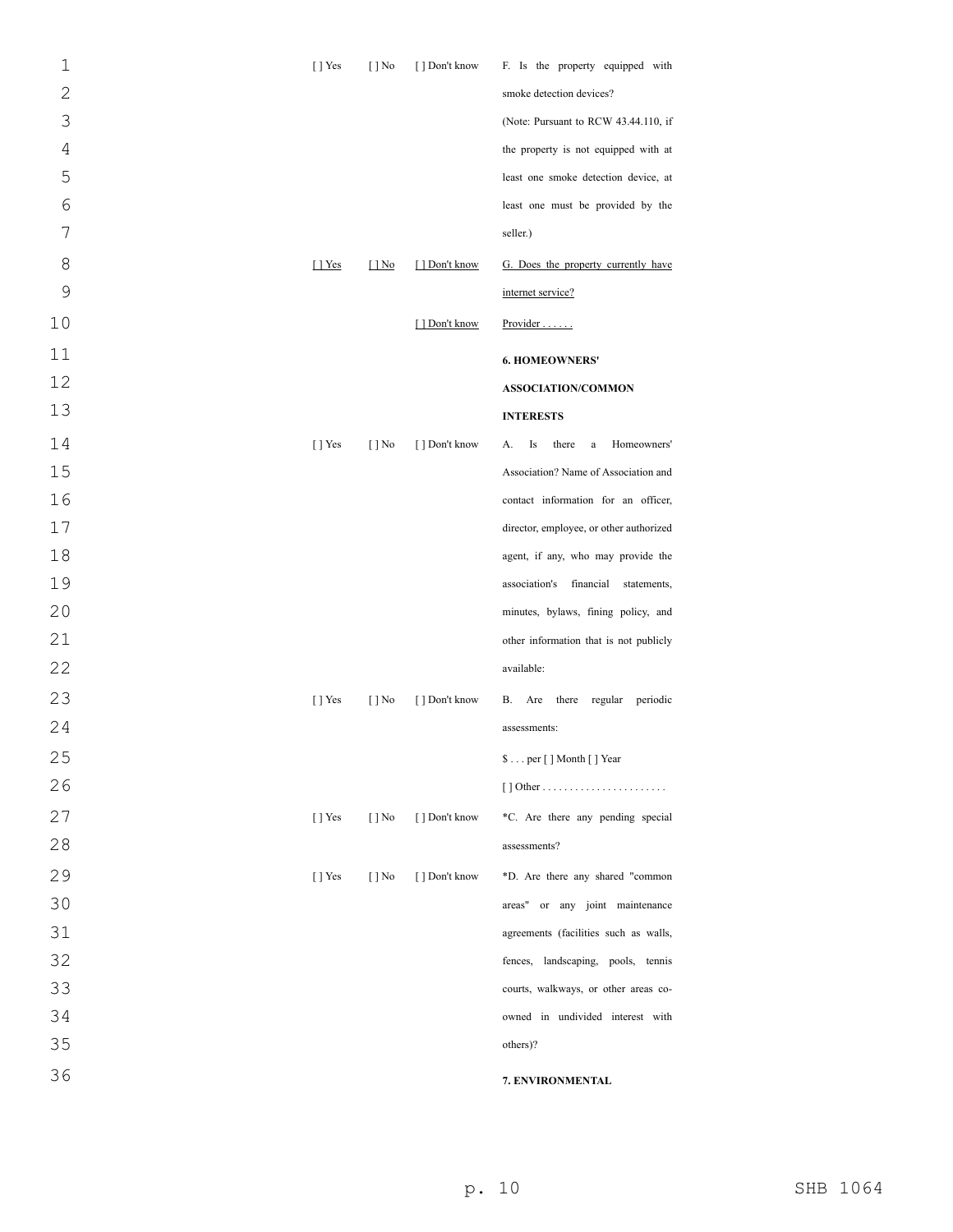| $\mathbf 1$    | $[$ T Yes                 | $\lceil \cdot \rceil$ No | [ ] Don't know | *A. Have there been any flooding,        |
|----------------|---------------------------|--------------------------|----------------|------------------------------------------|
| $\overline{2}$ |                           |                          |                | standing water, or drainage problems     |
| $\mathfrak{Z}$ |                           |                          |                | on the property that affect the property |
| 4              |                           |                          |                | or access to the property?               |
| 5              | $[ ]$ Yes                 | $[$ ] No                 | [ ] Don't know | *B. Does any part of the property        |
| 6              |                           |                          |                | contain fill dirt, waste, or other fill  |
| 7              |                           |                          |                | material?                                |
| 8              | $[ ]$ Yes                 | $[ ]$ No                 | [] Don't know  | *C. Is there any material damage to      |
| 9              |                           |                          |                | the property from fire, wind, floods,    |
| 10             |                           |                          |                | beach<br>movements,<br>earthquake,       |
| 11             |                           |                          |                | expansive soils, or landslides?          |
| 12             | $\lceil$   Yes            | $\lceil \cdot \rceil$ No | [ ] Don't know | D. Are there any shorelines, wetlands,   |
| 13             |                           |                          |                | floodplains, or critical areas on the    |
| 14             |                           |                          |                | property?                                |
| 15             | $\lceil$   Yes            | $\lceil \cdot \rceil$ No | [ ] Don't know | *E.<br>Are there any<br>substances,      |
| 16             |                           |                          |                | materials, or products in or on the      |
| 17             |                           |                          |                | property that may be environmental       |
| 18             |                           |                          |                | concerns,<br>such<br>asbestos,<br>as     |
| 19             |                           |                          |                | formaldehyde, radon gas, lead-based      |
| 20             |                           |                          |                | paint, fuel or chemical storage tanks,   |
| 21             |                           |                          |                | or contaminated soil or water?           |
| 22             | $[ ]$ Yes                 | $[ ]$ No                 | [ ] Don't know | *F. Has the property been used for       |
| 23             |                           |                          |                | commercial or industrial purposes?       |
| 24             | $[$ T Yes                 | $\lceil \cdot \rceil$ No | [] Don't know  | *G. Is there any soil or groundwater     |
| 25             |                           |                          |                | contamination?                           |
| 26             | $\lceil \cdot \rceil$ Yes | $\lceil \cdot \rceil$ No | [ ] Don't know | *H. Are there transmission poles or      |
| 27             |                           |                          |                | other electrical utility equipment       |
| 28             |                           |                          |                | installed, maintained, or buried on the  |
| 29             |                           |                          |                | property that do not provide utility     |
| 30             |                           |                          |                | service to the structures on the         |
| 31             |                           |                          |                | property?                                |
| 32             | $[ ]$ Yes                 | $\lceil \cdot \rceil$ No | [ ] Don't know | *I. Has the property been used as a      |
| 33             |                           |                          |                | legal or illegal dumping site?           |
| 34             | $\lceil \cdot \rceil$ Yes | $\lceil \cdot \rceil$ No | [] Don't know  | *J. Has the property been used as an     |
| 35             |                           |                          |                | illegal drug manufacturing site?         |
| 36             | $[$ T Yes                 | $\lceil \cdot \rceil$ No | [ ] Don't know | *K. Are there any radio towers in the    |
| 37             |                           |                          |                | area that cause interference with        |
| 38             |                           |                          |                | cellular telephone reception?            |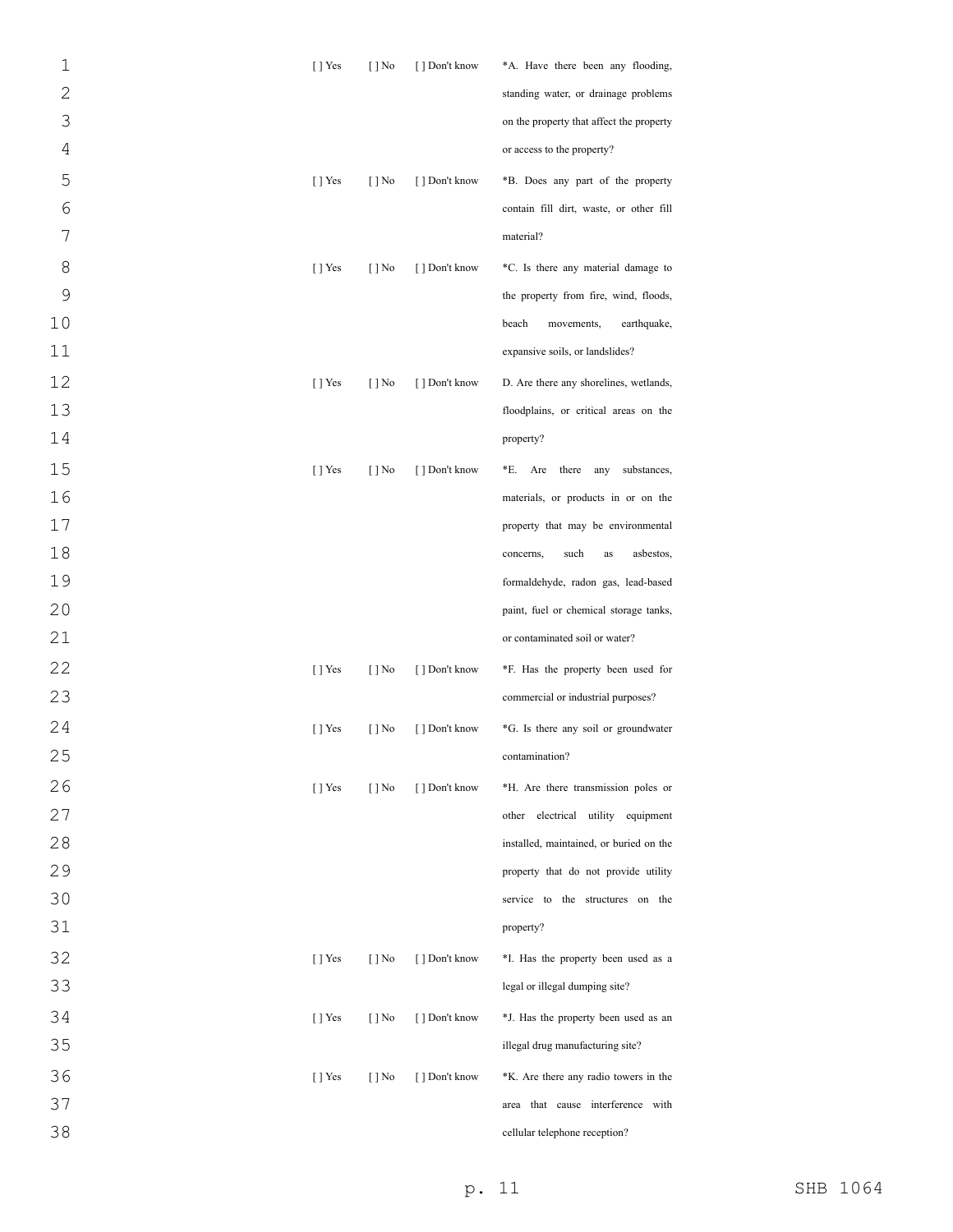| $\mathbf 1$    |                                 |                          |                                   | <b>MANUFACTURED</b><br>8.<br>AND                          |
|----------------|---------------------------------|--------------------------|-----------------------------------|-----------------------------------------------------------|
| $\overline{2}$ |                                 |                          |                                   | <b>MOBILE HOMES</b>                                       |
| 3              |                                 |                          |                                   | If<br>the<br>property<br>includes<br>$\rm{a}$             |
| 4              |                                 |                          |                                   | manufactured or mobile home,                              |
| 5              | $[$ T Yes                       | $\lceil \cdot \rceil$ No | [ ] Don't know                    | *A. Did you make any alterations to                       |
| 6              |                                 |                          |                                   | the home? If yes, please describe the                     |
| 7              |                                 |                          |                                   | alterations:                                              |
| 8              | [] Yes                          | $[$ ] No                 | [ ] Don't know                    | *B. Did any previous owner make any                       |
| 9              |                                 |                          |                                   | alterations to the home?                                  |
| 10             | $[$ T Yes                       | $\lceil \cdot \rceil$ No | [ ] Don't know                    | *C. If alterations were made, were                        |
| 11             |                                 |                          |                                   | permits or variances for these                            |
| 12             |                                 |                          |                                   | alterations obtained?                                     |
| 13             |                                 |                          |                                   | 9.<br><b>FULL</b><br><b>DISCLOSURE</b><br>BY              |
| 14             |                                 |                          |                                   | <b>SELLERS</b>                                            |
| 15             |                                 |                          |                                   | A. Other conditions or defects:                           |
| 16             | $[$ T Yes                       | $\lceil \cdot \rceil$ No | [ ] Don't know                    | *Are there any other existing material                    |
| 17             |                                 |                          |                                   | defects affecting the property that a                     |
| 18             |                                 |                          |                                   | prospective buyer should know about?                      |
| 19             |                                 |                          |                                   | B. Verification:                                          |
| 20             |                                 |                          |                                   | The foregoing answers and attached                        |
| 21             |                                 |                          |                                   | explanations (if any) are complete and                    |
| 22             |                                 |                          |                                   | correct to the best of my/our                             |
| 23             |                                 |                          |                                   | knowledge and I/we have received a                        |
| 24             |                                 |                          |                                   | copy hereof. I/we authorize all of                        |
| 25             |                                 |                          |                                   | my/our real estate licensees, if any, to                  |
| 26             |                                 |                          |                                   | deliver a copy of this disclosure                         |
| 27             |                                 |                          |                                   | statement to other real estate licensees                  |
| 28             |                                 |                          |                                   | and all prospective buyers of the                         |
| 29             |                                 |                          |                                   | property.                                                 |
| 30             | $\text{DATE} \dots \dots \dots$ |                          |                                   | SELLER  SELLER                                            |
| 31             |                                 |                          | NOTICE TO THE BUYER               |                                                           |
| 32             |                                 |                          |                                   | INFORMATION REGARDING REGISTERED SEX OFFENDERS MAY        |
| 33             |                                 |                          |                                   | BE OBTAINED FROM LOCAL LAW ENFORCEMENT AGENCIES. THIS     |
| 34             |                                 |                          |                                   | NOTICE IS INTENDED ONLY TO INFORM YOU OF WHERE TO OBTAIN  |
| 35             |                                 |                          |                                   | THIS INFORMATION AND IS NOT AN INDICATION OF THE PRESENCE |
| 36             |                                 |                          | OF REGISTERED SEX OFFENDERS.      |                                                           |
| 37             |                                 |                          | <b>II. BUYER'S ACKNOWLEDGMENT</b> |                                                           |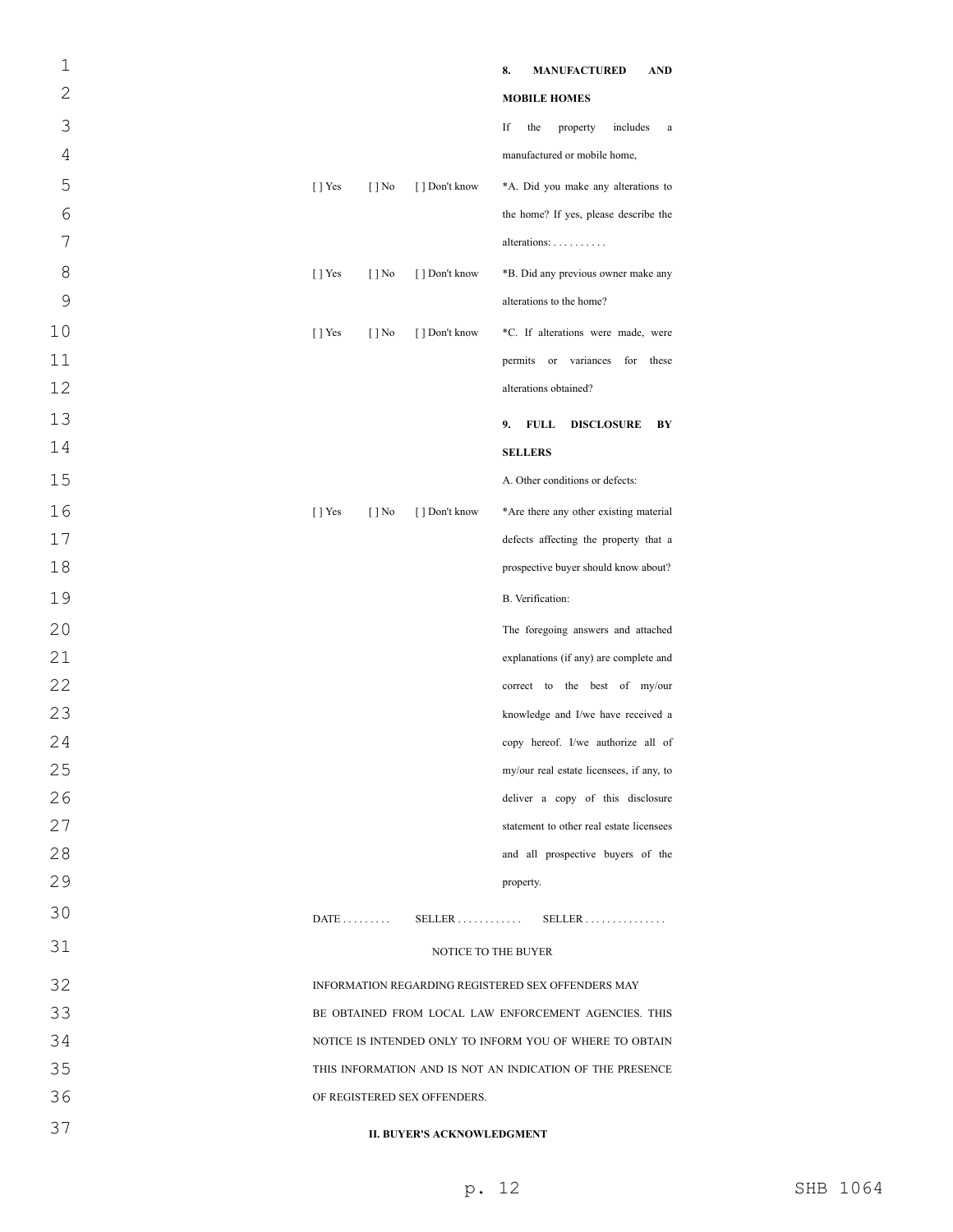| 1  | A.          | Buyer hereby acknowledges that: Buyer has a duty to pay      |
|----|-------------|--------------------------------------------------------------|
| 2  |             | diligent attention to any material defects that are known to |
| 3  |             | Buyer or can be known to Buyer by utilizing diligent         |
| 4  |             | attention and observation.                                   |
| 5  | <b>B.</b>   | The disclosures set forth in this statement and in any       |
| 6  |             | amendments to this statement are made only by the Seller     |
| 7  |             | and not by any real estate licensee or other party.          |
| 8  | $C_{\cdot}$ | Buyer acknowledges that, pursuant to RCW 64.06.050(2),       |
| 9  |             | real estate licensees are not liable for inaccurate          |
| 10 |             | information provided by Seller, except to the extent that    |
| 11 |             | real estate licensees know of such inaccurate information.   |
| 12 | D.          | This information is for disclosure only and is not intended  |
| 13 |             | to be a part of the written agreement between the Buyer      |
| 14 |             | and Seller.                                                  |
| 15 | Ε.          | Buyer (which term includes all persons signing the           |
| 16 |             | "Buyer's acceptance" portion of this disclosure statement    |
| 17 |             | below) has received a copy of this Disclosure Statement      |
| 18 |             | (including attachments, if any) bearing Seller's signature.  |

 DISCLOSURES CONTAINED IN THIS DISCLOSURE STATEMENT ARE PROVIDED BY SELLER BASED ON SELLER'S ACTUAL KNOWLEDGE OF THE PROPERTY AT THE TIME SELLER COMPLETES THIS DISCLOSURE STATEMENT. UNLESS BUYER AND SELLER OTHERWISE AGREE IN WRITING, BUYER SHALL HAVE THREE BUSINESS DAYS FROM THE DAY SELLER OR SELLER'S AGENT DELIVERS THIS DISCLOSURE STATEMENT TO RESCIND THE AGREEMENT BY DELIVERING A SEPARATELY SIGNED WRITTEN STATEMENT OF RESCISSION TO SELLER OR SELLER'S AGENT. YOU MAY WAIVE THE RIGHT TO RESCIND PRIOR TO OR AFTER THE TIME YOU ENTER INTO A SALE 27 AGREEMENT.

 BUYER HEREBY ACKNOWLEDGES RECEIPT OF A COPY OF THIS DISCLOSURE STATEMENT AND ACKNOWLEDGES THAT THE DISCLOSURES MADE HEREIN ARE THOSE OF THE SELLER ONLY, AND NOT OF ANY REAL ESTATE LICENSEE OR OTHER 31 PARTY.

32 DATE . . . . . . BUYER . . . . . . . . BUYER. . . .

 (2) If the disclosure statement is being completed for new construction which has never been occupied, the disclosure statement is not required to contain and the seller is not required to complete the questions listed in item 4. Structural or item 5. Systems and 37 Fixtures.